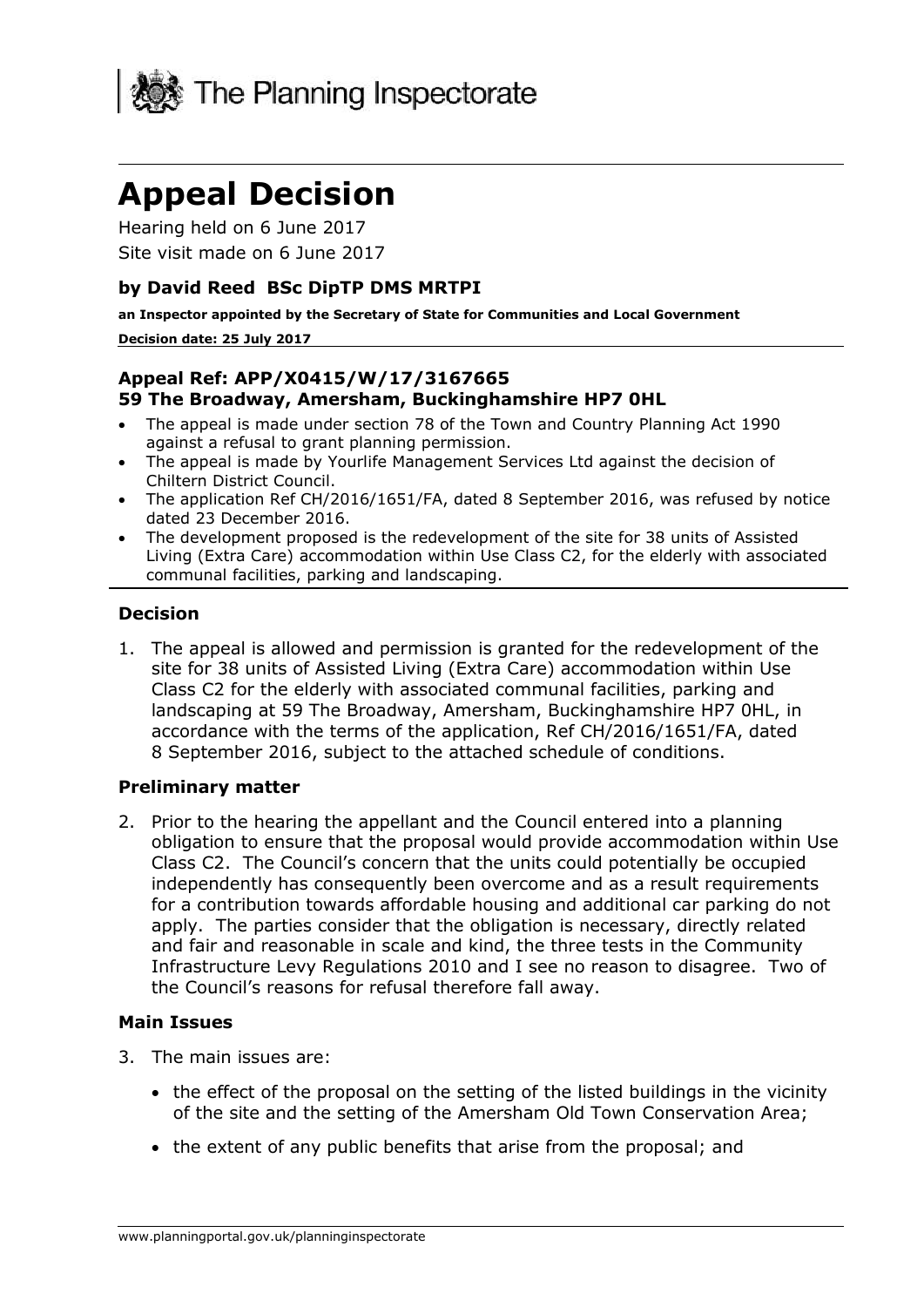whether the proposal would provide acceptable living conditions for the occupiers in relation to external amenity space.

# **Reasons**

# *Effect on the setting of listed buildings and the conservation area*

- 4. The proposal is for a large two storey building with accommodation in the roof space together with a three storey section to the rear on a prominent site at the eastern end of the historic Amersham Old Town. The building would provide 38 assisted living (extra care) apartments for the elderly in a scheme run by a registered care provider for residents with at least some personal care needs. The site, now cleared, was previously occupied by a car sales business with a sales forecourt, various utilitarian buildings and an old petrol station canopy on the corner of the access road to the car park behind.
- 5. The site lies on the north eastern side of The Broadway (east), an approach road into the Old Town, just before the road widens into The Broadway (west). The site adjoins a Tesco store to the east, an open car park to the north and St Mary's Court, a modern office development, to the north west. However, on the opposite side of the road lie Nos 50-60 The Broadway, a series of Grade II listed buildings, which comprise the first buildings of the Old Town. Just to the west The Broadway opens out into a wide thoroughfare which links with Market Square to form an important historic space lined with numerous Grade II listed buildings on both sides. The ends of the space are marked by the Grade II\* listed Market Hall which faces towards the main frontage of the Grade II listed Broadway House (No 50) at the other. The Grade I listed St Mary's Church, set to one side, also dominates the space with a visually prominent tower.
- 6. All these listed buildings are historic assets and there is no dispute that the proposal would affect their setting. In addition, these listed buildings lie within the Amersham Old Town Conservation Area (CA) which encompasses the historic buildings and recognises the special architectural and historic interest of the Old Town as a whole. The CA is also an historic asset and although the appeal site lies just outside the area the proposal would affect its setting.
- 7. Section 66(1) of the Planning (Listed Buildings and Conservation Areas) Act 1990 requires that special regard is given to the desirability of preserving the setting of listed buildings. Whilst Section 72(1) does not apply as the site lies outside the CA, paragraph 132 of the National Planning Policy Framework (NPPF) makes clear that any historic asset can be harmed by development within its setting, and that because such assets are irreplaceable, any harm should require clear and convincing justification. This applies to the CA.
- 8. Policies LB2 and CA2 of the Chiltern District Local Plan 1997 (CDLP) seek to protect the setting of listed buildings and conservation areas, the latter policy referring to the need for views within, looking out of or into a CA being at least preserved. These policies broadly reflect the statutory and policy requirements set out above, but not paragraph 134 of the NPPF which requires any harm to be balanced against the public benefits of the proposal. To this extent Policies LB2 and CA2 are inconsistent with the NPPF.
- 9. The significance of the listed buildings that line The Broadway/Market Square is closely linked with that of the CA. The Market Hall and St Mary's Church are not only prominent marker buildings but signal the commercial and religious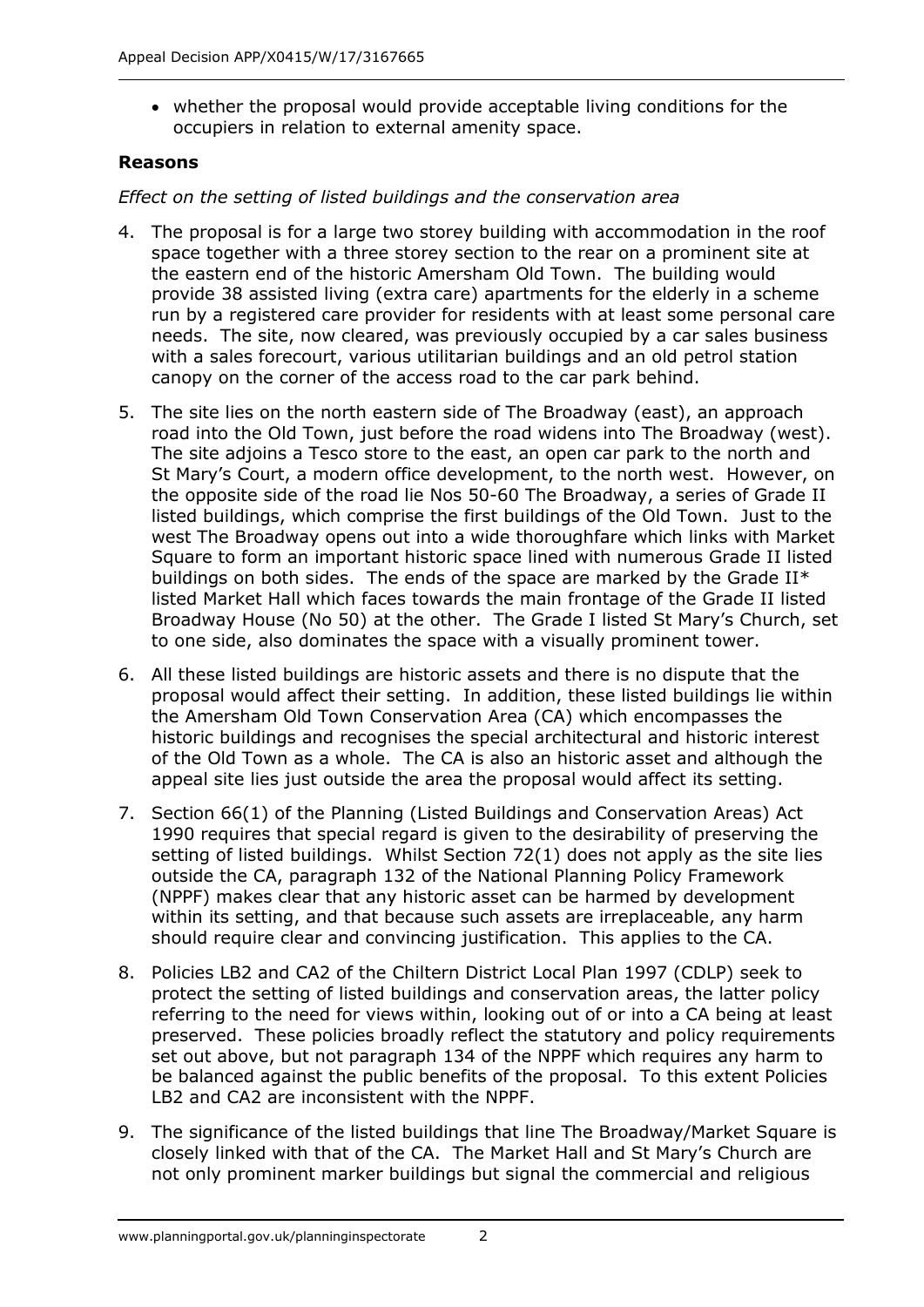heart of Old Amersham as a medieval and later market town. The buildings that line either side of The Broadway(west)/Market Square and No 50 at the east end mostly comprise two storey cottage rows or houses with incidences of larger buildings such as the former Griffin Inn. The majority are unaltered and in good repair, with the 17th and 18th century brick facades hiding earlier timber framed buildings in some cases. The wide road layout with narrow plots on each side may reflect the early origins of the town following a Royal Charter of 1200 with the numerous listed buildings complementing each other and making a fundamental contribution to the CA. There are also some important views out of the CA into the adjacent countryside which give an impression of the rural setting of the Old Town.

- 10. Leading away from the Old Town on the southern side of The Broadway (east) lies the flank elevation of No 50 and Nos 52-60. The latter are a short line of refronted 17th century timber framed cottages, of reducing scale, ending with No 60, a single room cottage with attic and an interesting signboard of 1811 warning vagrants not to enter the town. This group, which is barely visible from the main part of the CA, demonstrates the historic form of the town petering out. On the northern side of The Broadway (west) it would appear the town petered out at Nos 29/39, a range with a reducing roof form adjoining the undeveloped frontage of St Mary's Court. The appeal site opposite Nos 50-60 seems to have remained open land until the early 1900s after which urban development commenced to the east of the Old Town ultimately filling the gap between it and Bury End, a hamlet to the east.
- 11. Overall the ensemble of listed buildings and CA of Old Amersham, together with some views out into the surrounding countryside, are a remarkable survival and retain great significance as a well preserved and almost complete medieval and later market town. This significance can be readily appreciated and understood. In addition, Nos 50-60 retain significance by demonstrating how the town petered out into the countryside to the east.
- 12. The appeal site contributes to the setting of the CA (and the listed buildings within it) by framing views into the Old Town when approaching from the east, thus influencing its initial perception. In addition, the site forms the immediate context in which Nos 50-60 are seen and understood, and is seen within The Broadway (west)/Market Square as one corner of that wide historic space opposite the main frontage of Broadway House. The Council argues that the site is critical to understanding the limits of the historic town, and that the previous buildings on the site, whilst not attractive, were humble service buildings that did not distract attention.
- 13. However, the 1969 Conservation Area Appraisal (CAA) states that this part of the town 'loses its character with the intrusion of the bus depot, car showroom, filling station and gas works' and that 'every effort should be made as and when the opportunity arises to improve the appearance and standard of design'. The fact is that built development now adjoins the Old Town CA to the east and the appeal site has been part and parcel of this situation for many years with buildings on the site until very recently. The current views into the countryside across the site can only be expected to be temporary and those under and around the old petrol station canopy were not noted as important in the CAA. Whilst the treebelt in front of the Tesco store contributes a break in the built up frontage the recent buildings on the appeal site presented an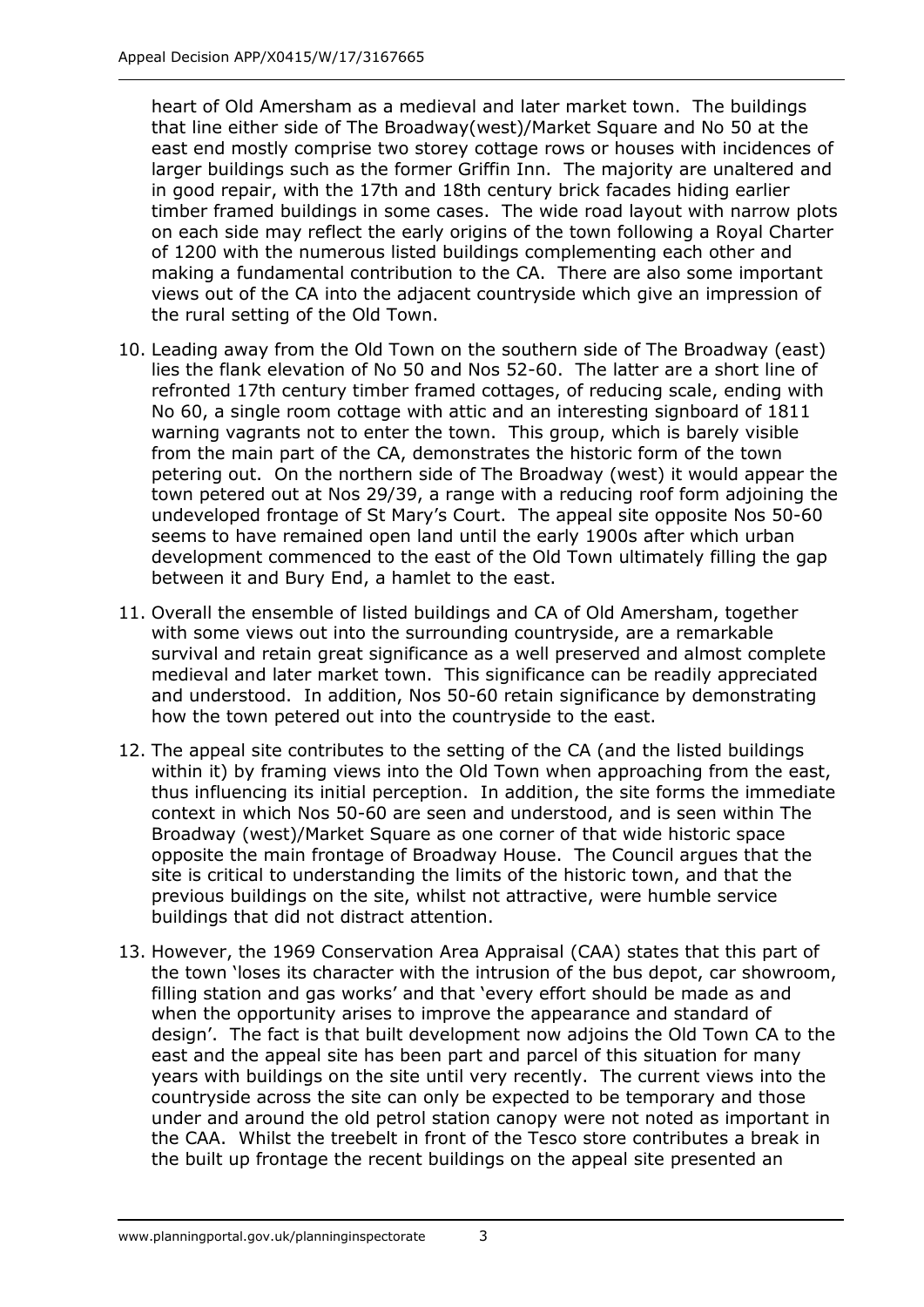urban, unattractive appearance that gave only a limited indication of the open site prior to the 1900s.

- 14. The proposed building, which has been the subject of a previous application and a process of negotiation and amendment, would wrap around three sides of the site. The most prominent south west elevation facing The Broadway would have three elements, a main south west block in classical style, an archway section set back and a smaller vernacular style two storey section. The main building would turn the corner with a two storey wing with regular dormers along the car park access road before turning the rear corner of the site with a substantially three storey section facing the car park.
- 15. The main south west block would be of classical appearance, nine windows wide along The Broadway, two storeys high with a parapet and five discreet dormer windows above. The first section of the north west elevation would also have a parapet and other classical features, turning the corner to face up The Broadway (west) and acting as a foil to the main frontage of Broadway House on the other side of the road. The parapet would be about the same height as the parapet on that building, both respecting and reflecting it<sup>1</sup>.
- 16. The Council agree that the façade of the main south west block would be attractively designed and dignified by classical detail, and being brick built would reflect nearby historic buildings. However, the building would be bulky, both wider and taller than the previous buildings on the site and would be located closer to the footway, particularly at the corner of the car park access road where the previous petrol station canopy was set back.
- 17. The result would be a relatively grand and more prominent building than most when seen from The Broadway (west)/Market Square<sup>2</sup>. It would not reflect the small scale character of most of the listed buildings surrounding that historic space but the site has never been developed in that way. It would lose any sense of openness, but most of the site has been built up for many years. Crucially, the open frontage of St Mary's Court with its important trees would maintain a visual gap between Nos 29/39 and the new building, thus retaining an impression of the Old Town petering out before the new building beyond. Seen obliquely in this view, the south west elevation of the main block would not be over dominant, and the vernacular element behind would have the appearance of a separate building. There are few important looking buildings to be seen in this part of the CA, but I see no reason why an assisted living scheme, an important facility to meet the needs of the 21st century, should not appear as such like the former Griffin Inn from an earlier age. The building would certainly not eclipse The Market Hall which would continue to dominate the historic space from the west.
- 18. The break in the roofline of the north western elevation would serve to reduce the apparent bulk of the building when seen from The Broadway (west)/Market Square. In addition, the parapet and classical features of the first section would reflect the main frontage of Broadway House across the road giving a pleasing visual relationship between the two.
- 19. When approaching the Old Town from the east, the proposed building would form a major feature in the street scene immediately prior to The Broadway

j  $1$  Drawing no. 5875/08 section A-A

<sup>2</sup> Visually verified montage 5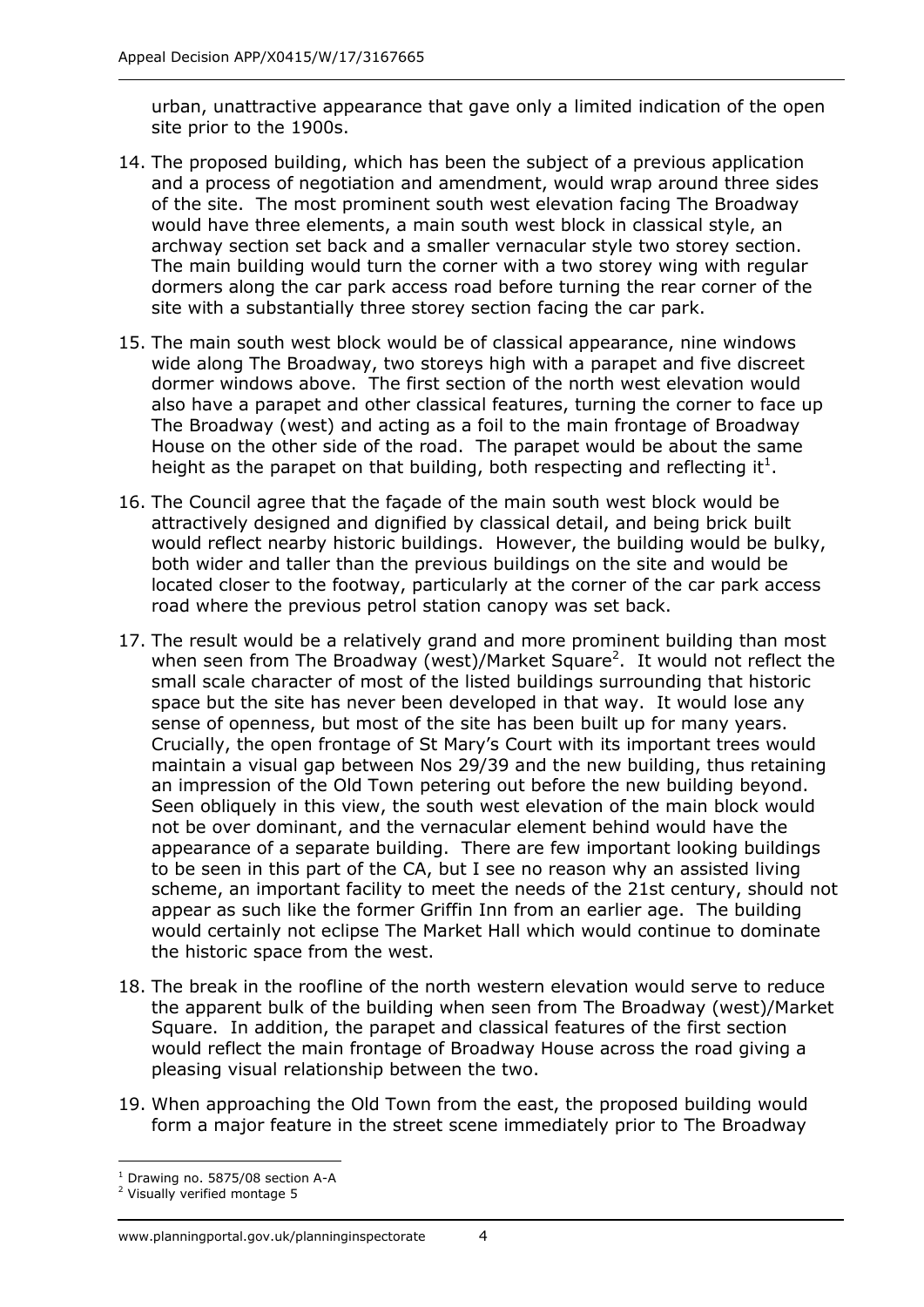(west)/Market Square and opposite Nos  $50$ -60<sup>3</sup>. In this approach the historic buildings of Bury End, the hamlet to the east of the Old Town, have been subsumed within a wide variety of modern development which runs right up to the edge of the CA. As a result anybody approaching the Old Town CA from this direction comes upon it as a surprise. On the left the initial historic buildings, Nos 50-60, are only appreciated after passing a group of modern offices including Mandeville House, a large two storey building separated from the first small cottage (No 60) by a single driveway. This most unfortunate juxtaposition obscures the understanding of the Old Town 'petering out'.

- 20. However, well before this, from the Tesco roundabout onwards, the heart of the CA, the historic space comprising The Broadway (west)/Market Square, the listed buildings lining that space and above all the impressive and prominent tower of St Mary's Church, comes into view. This acts as a highly attractive and inviting focal point, drawing the person towards the Old Town, and reduces the distraction of the modern buildings lining the approach.
- 21. From this direction the vernacular element would be largely screened by the treebelt in front of the Tesco store. The façade of the main south west block would be a relatively grand and prominent part of the street scene. However, the important trees in front of St Mary's Court would maintain a visual gap between the new building and the CA beyond, and following as it would other modern development it would not significantly distract from the attractive view of the CA that opens up on this eastern approach.
- 22. The building, particularly the south west block, would be significantly more bulky and closer to the road than those previously on the site. Whilst local residents had become accustomed to these, they were unattractive and did not make a positive contribution to the setting of the CA. The proposal would certainly be a relatively grand and prominent replacement, and I accept that local residents would be likely to be distracted by the new building during construction and for a short period afterwards. However, once a settled part of the street scene even a prominent building on the appeal site would not detract from the view into the CA from this direction given the overwhelming interest and attractiveness of The Broadway/Market Square beyond and its key buildings, the Market Hall and St Mary's Church.
- 23. Nevertheless, the close relationship with the row of listed buildings along the southern side of The Broadway (east) and that part of the CA would be harmful to a limited extent. Nos 52-60 comprise a row of small scale cottages of varying size which demonstrate the petering out of the Old Town into the countryside and, until recently, faced a series of medium height buildings, set back with their gable ends onto the road. The replacement building would be further forward, particularly at the corner, and considerably taller, with the wide south west block having a parapet and ridgeline significantly higher than the eaves and ridge of the cottages opposite<sup>4</sup>. As a result the cottages would be visually diminished in significance by their proximity to the large building opposite, adding to, but not as serious as, the unfortunate juxtaposition with Mandeville House. To this extent the setting of these listed buildings (and of that part of the CA) would be adversely affected and their appreciation as the last buildings in the Old Town somewhat reduced.

j <sup>3</sup> Visually verified montage 4

<sup>4</sup> Drawing no. 5875/08 section C-C, and this is through No 58, No 60 and Nos 52-56 are even smaller.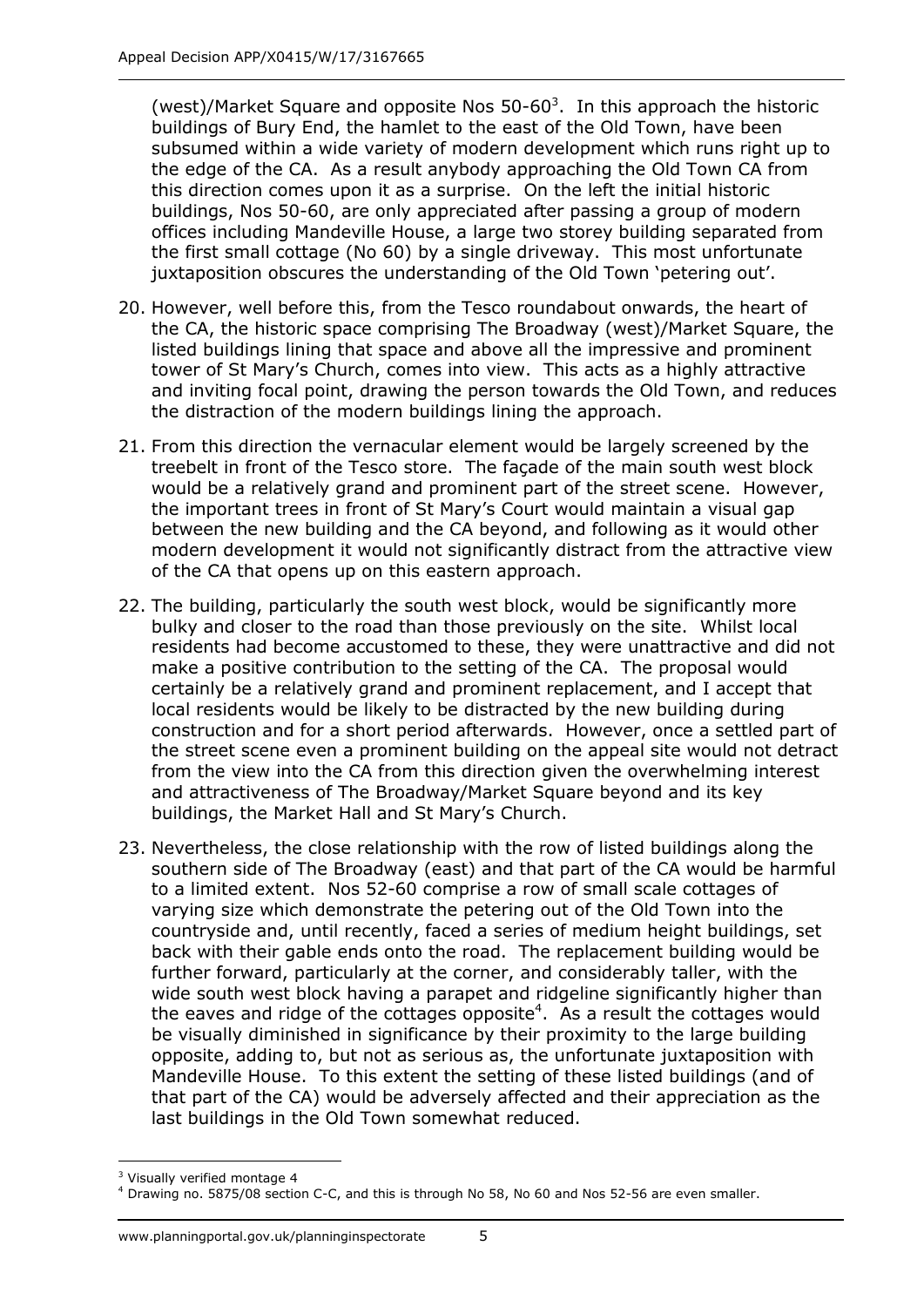- 24. The south east side of the building with its open amenity space and parking area would face the Tesco site whilst the north east elevation would face the open car park to the rear of the site. Both of these would therefore face away from the listed buildings in the Old Town and the CA and would have no effect on their setting. The first part of the north west elevation would be visible from The Broadway (west)/Market Square and has already been discussed, whilst the remainder of the two storey wing with its regular dormers would run alongside the car park access road and the parking area which serves St Mary's Court. This long wing would not reduce in scale towards the rear as is characteristic of many buildings in the CA but the site is not within the CA and only the first part of the north west elevation adjoins it. The only public view of this elevation would be obliquely down the car park access road where the extensive articulation would serve to break up its large scale. As a result this wing, whilst bulky, would not harm the setting of either the CA or the listed buildings from which it could be seen.
- 25. For these reasons, in the majority of views, whether seen from the historic space comprising The Broadway (west)/Market Square or when approaching the CA from the east, the proposal would preserve the setting of the listed buildings concerned and that of the CA. The understanding of the limits of the Old Town as a whole would not be materially affected and its significance as a medieval and later market town would remain easily understood. However, in terms of the impact on the setting of Nos 52-60 The Broadway and that part of the CA, the proposal would cause some limited harm to their appreciation as the last cottages petering out into the countryside.
- 26. In relation to the policies in the NPPF, this limited harm to the significance of Nos 52-60 as listed buildings and that part of the CA would be less than substantial. Great weight should be attached to the conservation of these heritage assets, but in accordance with paragraph 134 the harm should be weighed against the public benefits of the proposal.

# *Public benefits*

- 27. The Council accept that they cannot currently demonstrate a five year supply of deliverable housing sites. The housing requirement set out in Policy CS2 of the Core Strategy for Chiltern District 2011 (CSCD) is based on the now revoked South East Regional Spatial Strategy and is therefore out of date. In order to establish an up to date housing requirement figure a Housing and Economic Development Needs Assessment (HEDNA) has been undertaken which identifies an objectively assessed need (OAN) for 7,300 dwellings in Chiltern district between 2014 and 2036, some 332 dwellings per annum. With an identified housing land supply of just 637 dwellings as at March 2015, there is an urgent need for additional housing land to be provided.
- 28. The district is seriously affected by environmental constraints, the majority lying within the Metropolitan Green Belt and the Chilterns Area of Outstanding Natural Beauty. Whilst the OAN figure has not yet been moderated against these constraints, the appeal site is not affected by either designation and provides an opportunity for a useful contribution of 38 dwelling units towards the OAN figure. This would be a significant public benefit of the proposal.
- 29. In addition, there is an existing and growing need for specialist accommodation in the C2 use class. Such development is specifically encouraged by Policy CS12 of the CSCD which states that the Council will encourage the provision of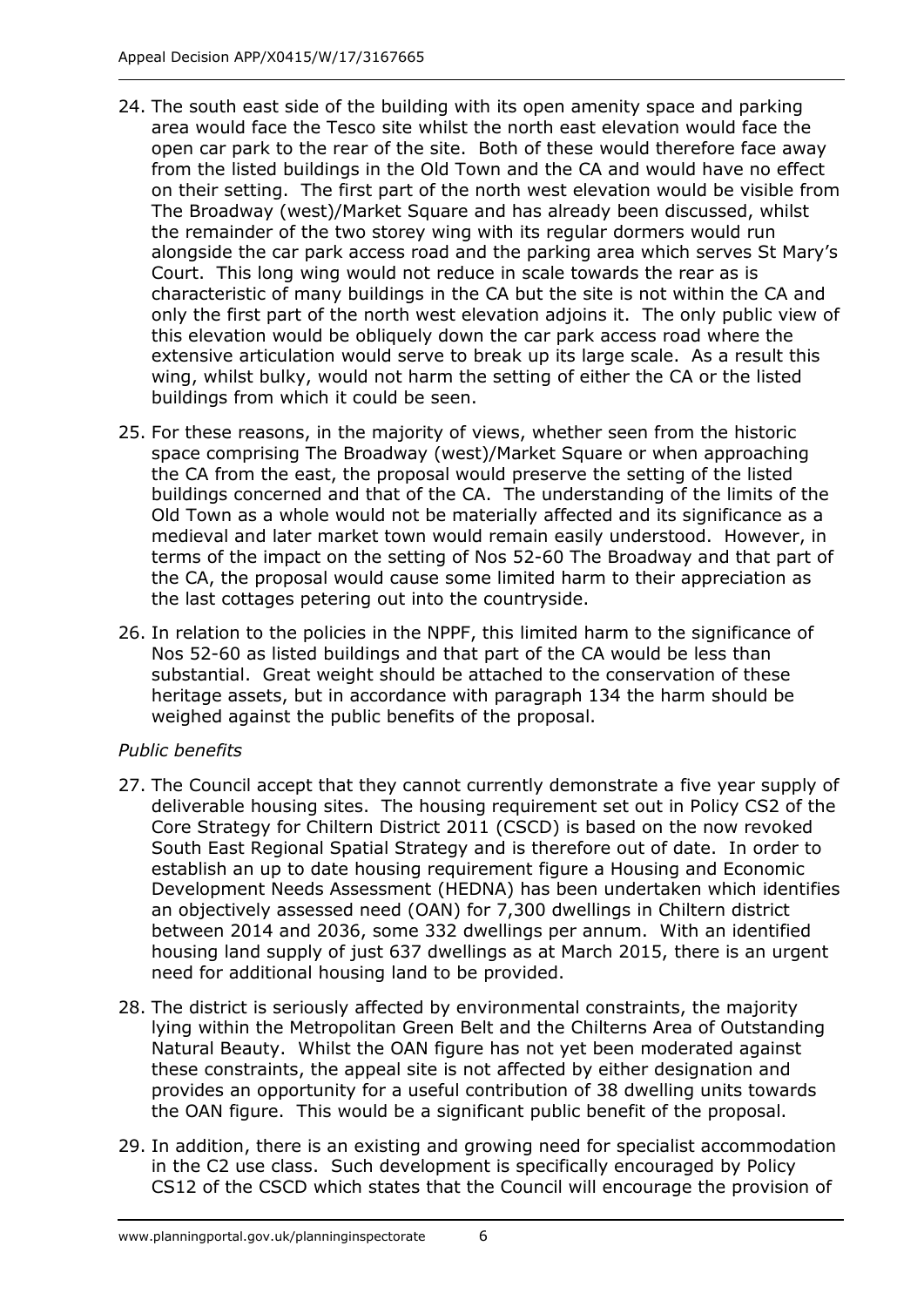extra care homes in locations close to shops, health/community facilities and public transport and where the development can be self-contained. All these criteria are met by the appeal proposal. The HEDNA identified a need for 410 additional units of this type in Chiltern district over the plan period and the proposal would make an important contribution towards this requirement.

- 30. Furthermore, potential sites for a C2 development of this size in the district are very limited. In addition to the constraints imposed by the Green Belt and Area of Outstanding Natural Beauty, a relatively large site close to a range of facilities and services is required and these are not readily available in the built up area. Indeed, the sequential test undertaken to determine if there are any other reasonably available sites which could accommodate the scheme in a lower flood risk area demonstrates that there were not – there may be alternative sites in future but none are available now. It is appreciated that other sites may come forward in due course, that there are smaller scale ways of providing C2 dwellings and the Council propose a plan led approach, but when a suitable site comes forward the opportunity should be taken.
- 31. The need for additional housing for older people is also recognised as critical in Planning Practice Guidance<sup>5</sup> as it accounts for over half of the increase in new households. Specialist accommodation in particular frees up houses that are under occupied, releasing them for family occupation and thus making more efficient use of the existing housing stock. The provision of 38 assisted living dwellings in the C2 use class when there is a lack of suitable alternative sites is therefore another significant public benefit of the proposal.
- 32. The proposal would also have less quantifiable social benefits, providing an alternative housing option for older people with on-site support in an attractive location next to the Old Town. It would thereby provide significant health and quality of life advantages for its residents and a corresponding reduction in the overall pressure on public health and social services.
- 33. In terms of economic benefits, the scheme would cost about £4m to construct, resulting in a substantial boost to local employment, and once operational would provide about 14-17 permanent jobs on site. In addition, residents would generate significant expenditure in local shops and services, a slightly larger 55 resident scheme being estimated to generate expenditure of about £610,000 per annum locally. Whilst Old Amersham is already a relatively prosperous area, these economic benefits weigh in favour of the scheme.
- 34. Individually and in combination, these public benefits are substantial and weigh significantly in favour of the proposal. In the specific circumstances of this case they clearly outweigh the limited harm to the significance of Nos 52-60 as listed buildings and that specific part of the CA. Whilst having special regard to the desirability of preserving the setting of these heritage assets and giving great weight and importance to their conservation, the public benefits of the scheme provide a clear and convincing justification for it to go ahead. The proposal would therefore meet the test set in paragraph 134 of the NPPF and would comply with Policies LB2 and CA2 of the CDLP insofar as these are consistent with the policies in the NPPF.
- 35. The Council draw attention to a proposal for ten 'age exclusive apartments' in Chalfont St Peter which was dismissed on appeal as the public benefits of the

<sup>-</sup><sup>5</sup> Paragraph 021 reference ID: 2a-021-20160401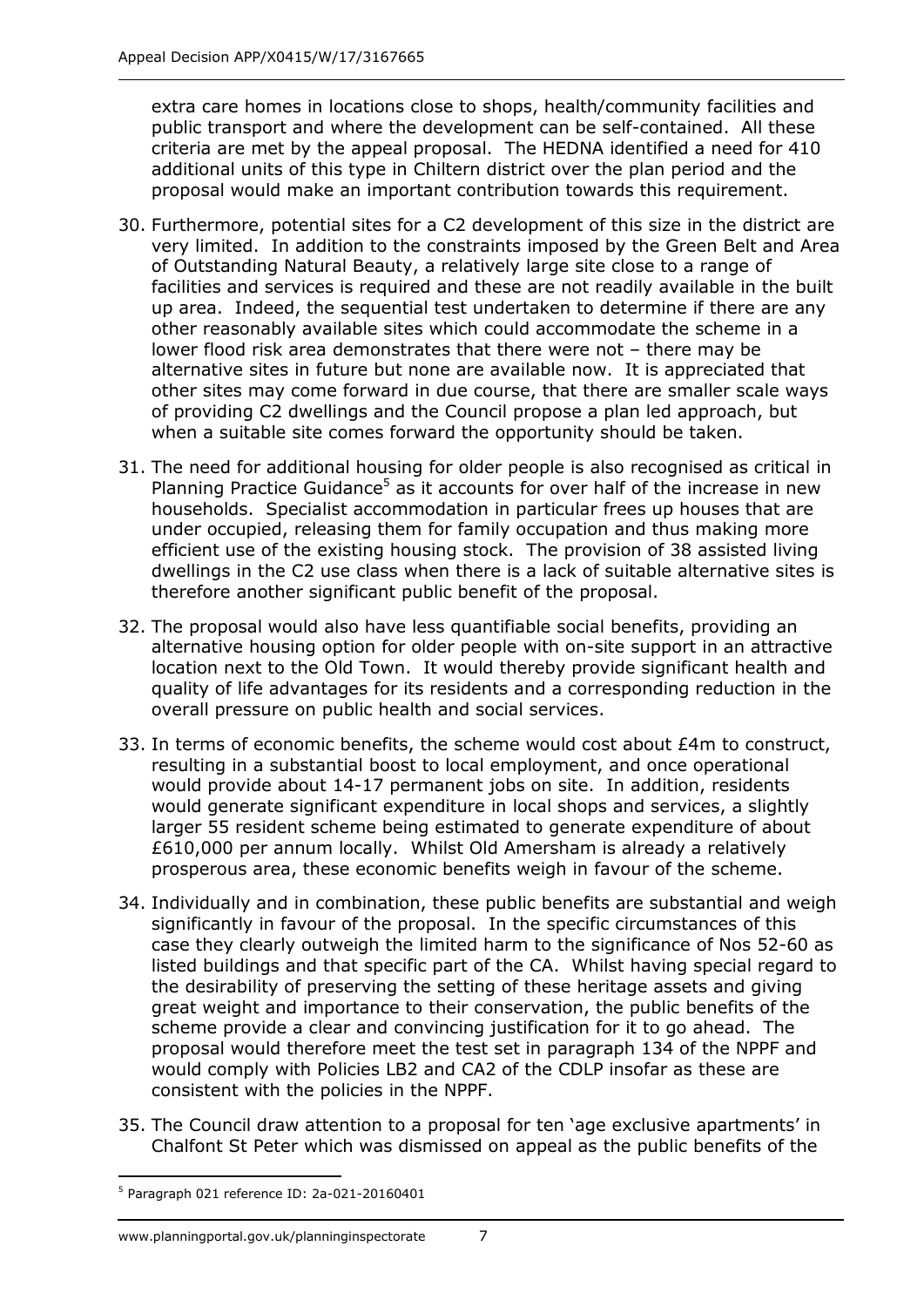scheme were judged insufficient to outweigh the harm to heritage assets in that instance<sup>6</sup>. However, the current scheme for assisted living units with onsite care provision would appear to be very different in nature and the effect on heritage assets is inevitably different in each case.

## *Living conditions*

- 36. Ten of the units would be provided with small balconies or terraces adjacent to the site boundaries, but the only outdoor space available to the other residents would be a communal space located centrally within the site. This would be located between the access road/car park and the main building, adjacent to the communal lounge and dining areas. The space would be roughly square in shape and laid out with planting, outdoor seating and a pergola.
- 37. The Council have measured the main part of this area at only 80  $m<sup>2</sup>$  in size but this excludes some surrounding paving and planted areas which the appellant includes to claim the area is about 200 m². The proposed space would also be located adjacent to the access road/car park, resulting in some noise and disturbance from vehicle movements, and with the large 2½ storey building immediately to the south and west the sitting out space would be in shade from about midday onwards.
- 38. The external amenity space would therefore be both small and have significant disadvantages. However, within these constraints no doubt the space would be attractively laid out and it would be immediately adjacent to the communal lounge and dining areas, both supplementing and complementing those important facilities. It is therefore likely to be well used.
- 39. Importantly, there are no recognised standards for external amenity space in assisted living schemes. It must also be recognised that the appellants have a strong track record in developing similar proposals, and the feedback from residents elsewhere is generally favourable. Whilst the comparative analysis of usable amenity space in other schemes indicates the proposal would have one of the poorest levels of provision, and the Council give examples of specific schemes with more space, many schemes are intended for the more active elderly and the site specific circumstances will differ in each case.
- 40. It is likely that future residents of the scheme would find the amount and quality of the external amenity space provided disappointing. Those with poor mobility may not be able to take advantage of provision elsewhere such as the nearby Memorial Gardens. However, this factor would be fully taken into account by prospective residents when weighing up the overall benefits of the scheme which would include more positive factors such as the quality and amount of internal communal space, the care services provided and the attractive location next to the services and facilities of the Old Town.
- 41. The appeal site is limited in size and there is a need to provide sufficient units so that the services and facilities included are cost-effective for the residents. Given a less constrained site more external amenity space would be desirable. However, given the circumstances, the amount and quality of external amenity space, whilst not generous, would provide a useable space, complementing the other benefits of the scheme, and would not be so seriously deficient as to warrant withholding permission.

-

<sup>6</sup> APP/X0415/W/16/3150402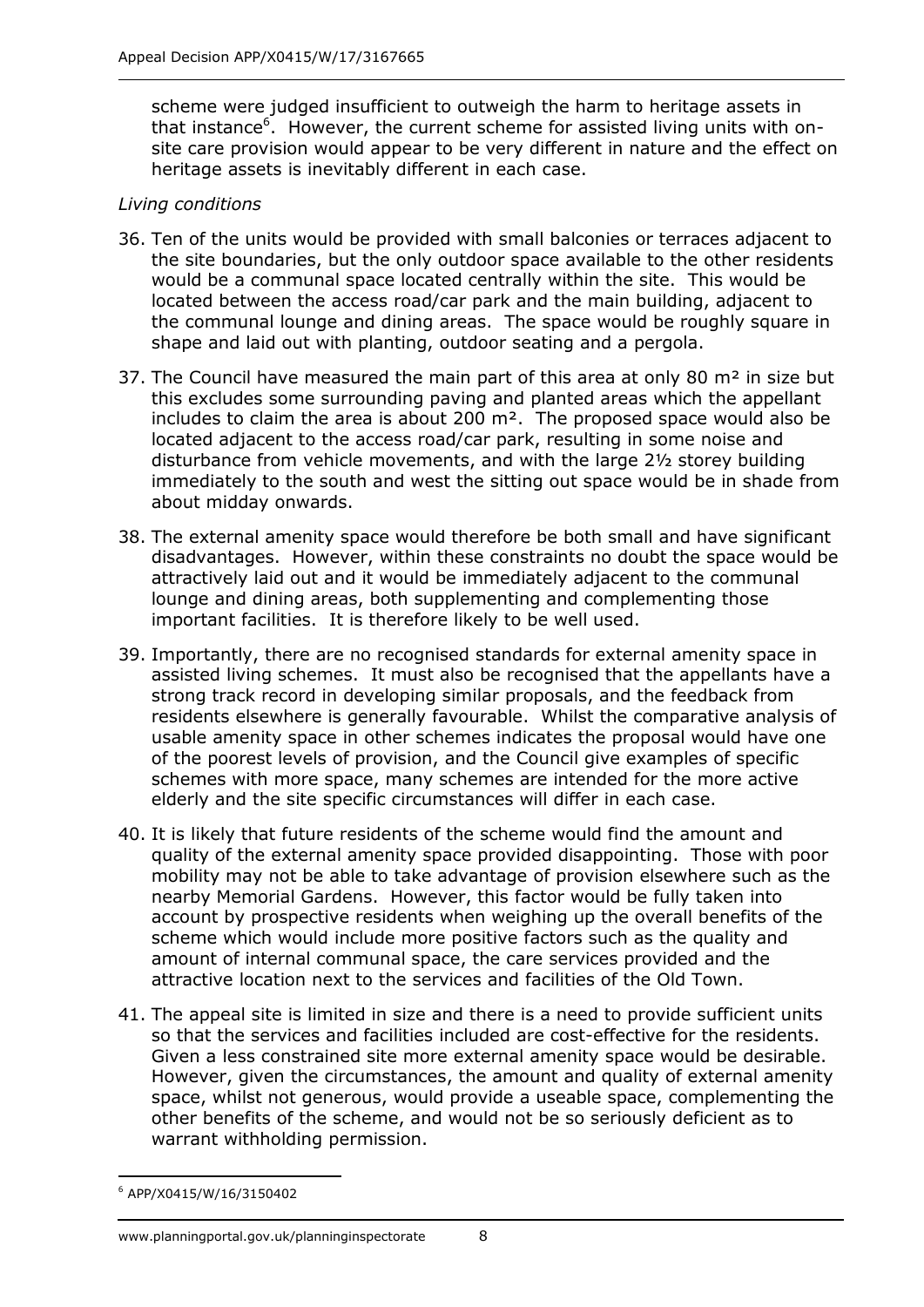42. For these reasons the proposal would provide acceptable living conditions for the occupiers in relation to external amenity space and consequently there would be no material conflict with Policy GC3 of the CDLP. This seeks to achieve good standards of amenity for future occupiers of development.

## *Other matters*

- 43. Numerous representations have been submitted from local residents objecting to the proposal and these have all been carefully considered. In addition to the main issues, a series of other matters have been raised.
- 44. The lack of sufficient parking spaces is a common concern given the pressure on parking in the vicinity, but eighteen parking spaces would be provided which meets the Council's standard for the development. There is a large public car park to the rear of the site albeit already busy at peak times. Significantly, no objection was raised by the highway authority or the emergency services in relation to parking provision or highway safety issues arising from the access and servicing arrangements.
- 45. The distance between the new building and the cottages on the other side of The Broadway would be sufficiently wide to avoid any significant loss of light or privacy. The proposed relationship with buildings facing one another across the road is very common in a built up area, and some noise from passing traffic is to be expected. There is no evidence that it would be unusually difficult to recruit staff to operate the scheme, nor that local health and social services would be unable to serve the additional elderly population. The 300 mm void under the building is necessary for flood prevention.
- 46. The Council has suggested a number of conditions should the appeal be allowed and these have been assessed against the relevant tests, making minor amendments as necessary. In addition to the standard implementation time limit it is necessary to define the plans which have been approved in the interests of certainty. Conditions to control the materials to be used and the form of boundary screening are necessary to ensure the development has a satisfactory appearance, particularly given its location next to the CA. Details of proposed landscaping and its maintenance are necessary in the interests of visual amenity and a condition to ensure refuse/recycling storage is provided for the same reason. Details of surface water drainage and its maintenance are required to protect against flooding and pollution.
- 47. Further conditions to ensure the new access is provided, old access points are stopped up, the parking/manoeuvring/unloading scheme is implemented and offsite highway works carried out are all required in the interests of highway safety and convenience. Conditions to ensure vehicles are accommodated on site and mud/debris is not spread onto the highway during construction are also necessary for the same reasons. Several conditions are necessary to ensure the satisfactory remediation of any contamination. Finally, conditions are necessary to control surface water infiltration and piled foundations to protect groundwater and to require the inclusion of renewable/low carbon energy sources to ensure a sustainable development.
- 48. A number of these conditions need to be discharged before work commences on site as these are fundamental to a satisfactory scheme.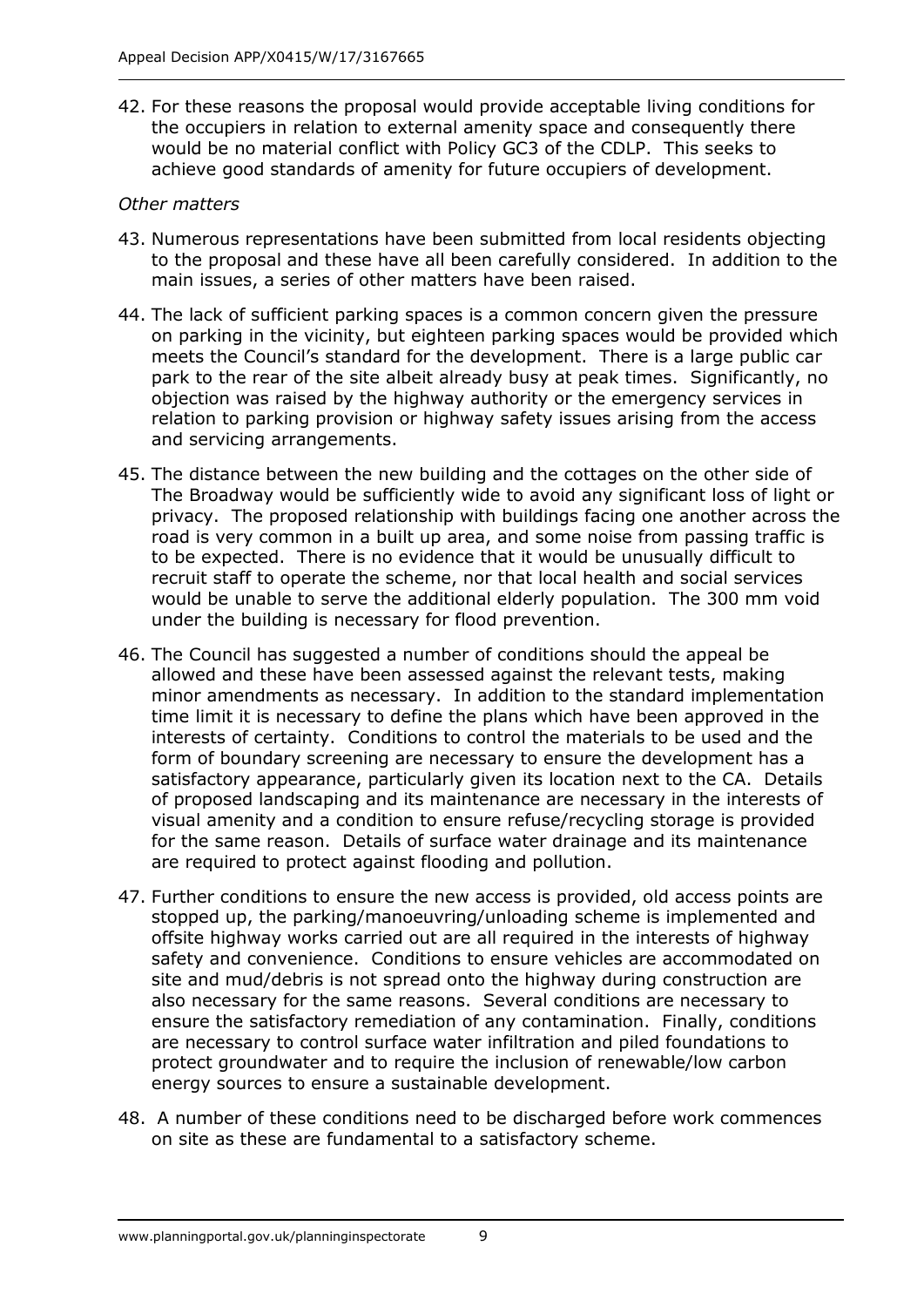# **Conclusion**

49. The effects of the proposal on heritage assets and the public benefits of the scheme are balanced in paragraph 34 and the findings in relation to external amenity space are in paragraph 42. The appeal should therefore be allowed.

*David Reed*

INSPECTOR

# **Schedule of conditions**

- 1) The development hereby permitted shall be begun before the expiration of three years from the date of this decision.
- 2) The development hereby permitted shall be carried out in accordance with the following approved plans: 5875/01, 5875/02, 5875/03, 5875/04, 5875/05, 5875/06, 5875/07, 5875/08, 5875/09, 5875/10, 5875/11, 5875/12, 5875/14.
- 3) No development above slab level shall take place until named types and samples of the facing materials and roofing tiles to be used in the external construction of the buildings hereby permitted have been submitted to and approved in writing by the Local Planning Authority. The development shall be carried out in accordance with the approved details.
- 4) No development above slab level shall take place until named types and samples of the surfacing materials to be used in the construction of the access drives, parking areas and pathways have been submitted to and approved in writing by the Local Planning Authority. The development shall then be carried out in accordance with the agreed details.
- 5) No part of the development hereby permitted shall be first occupied until new fencing, walls or other means of enclosure associated with the development have been erected in accordance with details to be submitted to and approved in writing by the Local Planning Authority. Notwithstanding the provisions of Article 3(1) of the Town & Country Planning (General Permitted Development) (England) Order 2015 (or any Order revoking or re-enacting that Order) no development falling within Class A of Part 2 of Schedule 2 to the said Order, (walls, fencing or other means of enclosure), other than that approved, shall be erected within the site unless otherwise approved by the Local Planning Authority.
- 6) No development above slab level shall take place until there has been submitted to and approved in writing by the Local Planning Authority a scheme of hard and soft landscaping at a scale of not less than 1:500 which shall include details of all footpaths and hard surfacing, planting, indications of all existing trees and hedgerows on the land, with details of those to be retained, and those to be felled being clearly specified.
- 7) All planting, seeding or turfing comprised in the approved details of landscaping and means of enclosure shall be carried out in the first planting and seeding seasons following the occupation of the buildings or the completion of the development, whichever is the sooner, and any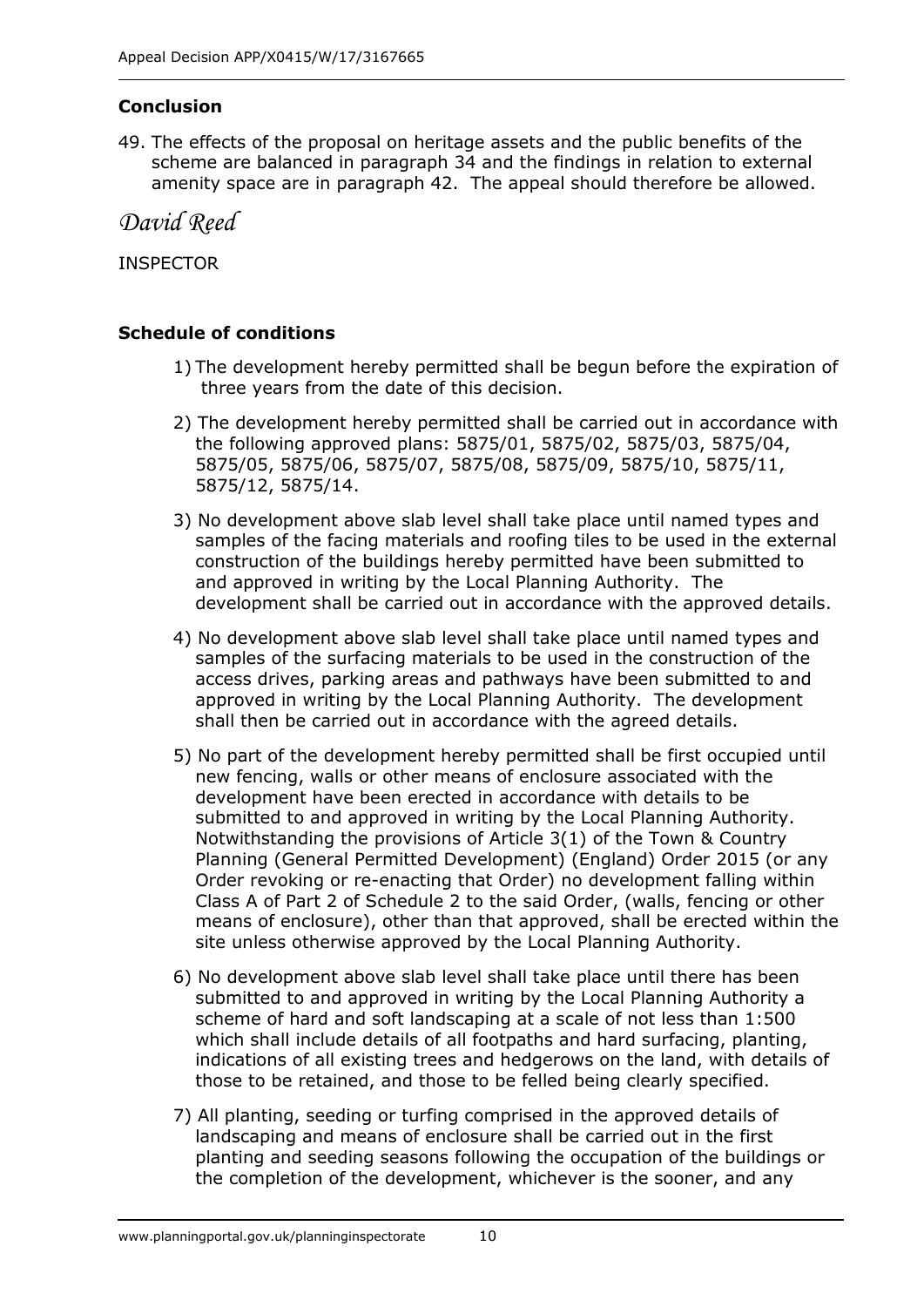trees or plants which within a period of 5 years from the completion of the development die, are removed or become seriously damaged or diseased, shall be replaced in the next planting season with others of similar size and species, unless the Local Planning Authority gives written consent to any variation.

- 8) No part of the development hereby permitted shall be first occupied until the refuse/recycling storage area shown on the approved plans has been constructed in accordance with the approved details shall remain available for this use at all times thereafter.
- 9) No development shall take place until a surface water drainage scheme for the site, based on sustainable drainage principles and an assessment of the hydrological and hydro-geological context of the development, has been submitted to and approved in writing by the Local Planning Authority. The scheme shall subsequently be implemented in accordance with the approved details before the development is completed. The scheme shall also include:

- Detailed drainage layout with pipe numbers complete with full construction details, together with storage volumes of all SuDS features - Calculations to demonstrate that the proposed drainage system can contain up to the 1 in 30 storm event without flooding. Any onsite flooding between the 1 in 30 and the 1 in 100 plus climate change storm event should be safely contained on site.

- As requested by the Environment Agency there shall be no infiltration on the proposed development, it is recommended that the Drainage Layout (Drawing No. C100 P3) is amended to include a Type C Pervious Pavement System.

- Details of a back-up system in case of failure of the proposed pumping station

- Storage volumes to be revised to include the upper end new climate change allowance for peak rainfall intensity.

- 10) No development shall take place until a "whole-life" maintenance plan for the site has been submitted to and approved in writing by the Local Planning Authority. The plan should set out how and when the full drainage system will be maintained (e.g. a maintenance schedule for each drainage/SuDS component) following construction with details of who is to be responsible for the maintenance. The plan shall subsequently be implemented in accordance with the approved details.
- 11) No part of the development hereby permitted shall be first occupied until the new means of access has been sited and laid out in accordance with the approved drawing and constructed in accordance with Buckinghamshire County Council's guide note "Commercial Vehicular Access Within Highway Limits" 2013.
- 12) Within one month of the new access being brought into use all other existing access points not incorporated in the development hereby permitted shall be stopped up by raising the existing dropped kerb or removing the existing bellmouth and reinstating the footway and highway boundary to the same line, level and detail as the adjoining footway and highway boundary.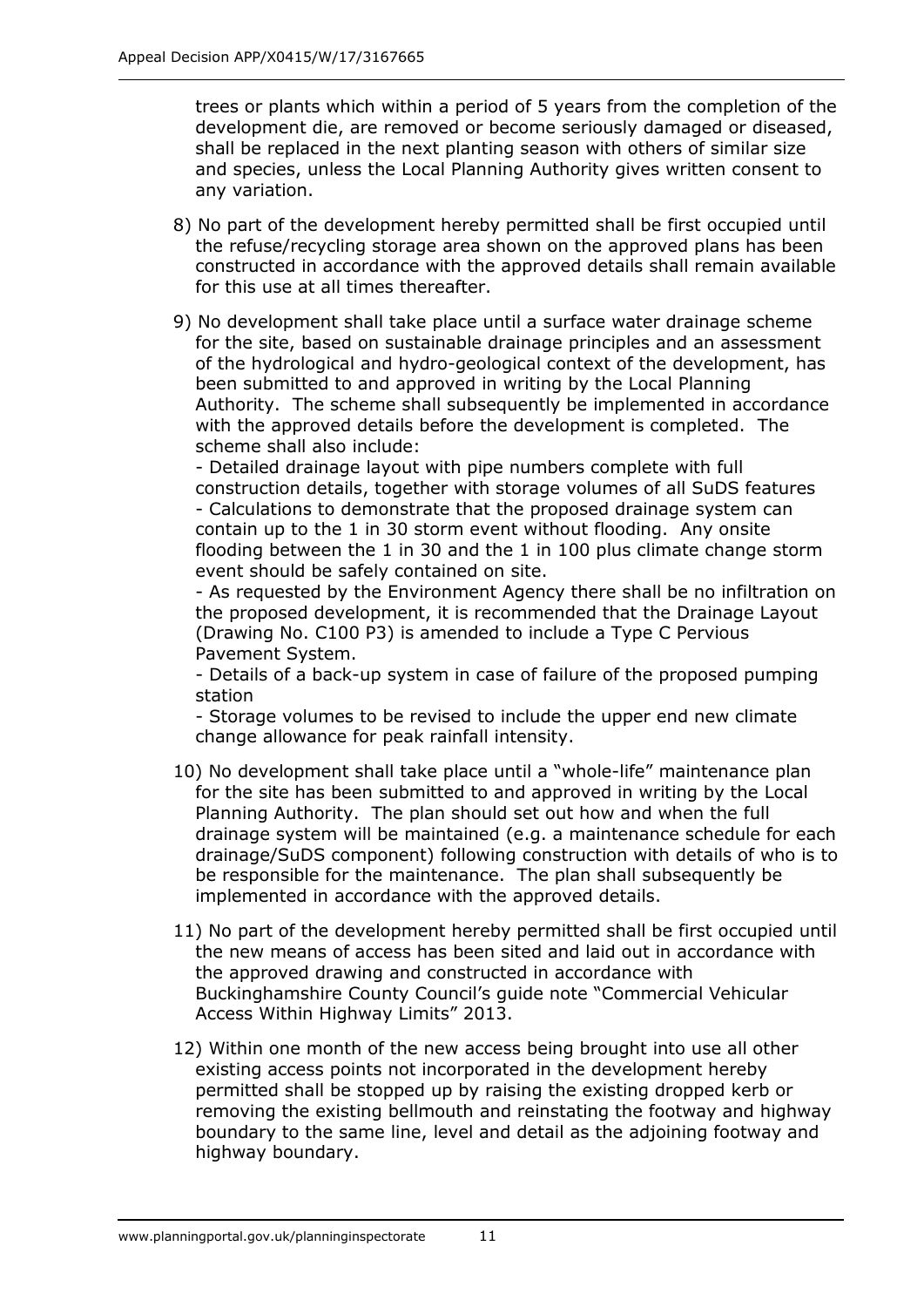- 13) No part of the development hereby permitted shall be first occupied until the scheme for parking and manoeuvring and the loading and unloading of vehicles shown on the submitted plans has been laid out and that area shall not thereafter be used for any other purpose.
- 14) No development shall take place until a scheme for offsite highway works has been submitted to and approved in writing by the Local Planning Authority in consultation with the Highway Authority. The scheme shall include a pedestrian crossing point on Broadway and a service layby adjacent to the application site. Thereafter, the scheme shall be implemented as approved prior to first occupation of any part of the development hereby permitted.
- 15) No development shall take place until provision has been made to accommodate all site operatives', visitors' and construction vehicles loading, off-loading, parking and turning within the site during the construction period in accordance with details to be submitted and agreed in writing by the Local Planning Authority.
- 16) No development shall take place until adequate precautions have been taken to prevent the deposit of mud and similar debris on the adjacent public highways during the construction period in accordance with details to be submitted to and agreed in writing by the Local Planning Authority.
- 17) No development shall take place until a scheme that includes the following components to deal with the risks associated with contamination of the site have each been submitted to and approved in writing by the Local Planning Authority:

1) A preliminary risk assessment which has identified:

- all previous uses
- potential contaminants associated with those uses
- a conceptual model of the site indicating sources, pathways and receptors

-potentially unacceptable risks arising from contamination at the site 2) A site investigation scheme, based on (1), to provide information for a detailed assessment of the risk to all receptors that may be affected, including those off site.

3) The results of the site investigation and detailed risk assessment referred to in (2) and, based on these, an options appraisal and remediation strategy giving full details of the remediation measures required and how they are to be undertaken.

4) A verification plan providing details of the data that will be collected in order to demonstrate that the works set out in the remediation strategy in (3) are complete and identifying any requirements for longer-term monitoring of pollutant linkages, maintenance and arrangements for contingency action.

The scheme shall then be implemented as approved. Any changes to these components would require the express written consent of the Local Planning Authority.

18) No part of the development hereby permitted shall be first occupied until a verification report demonstrating completion of the works set out in the approved remediation strategy and the effectiveness of the remediation have been submitted to and approved in writing by the Local Planning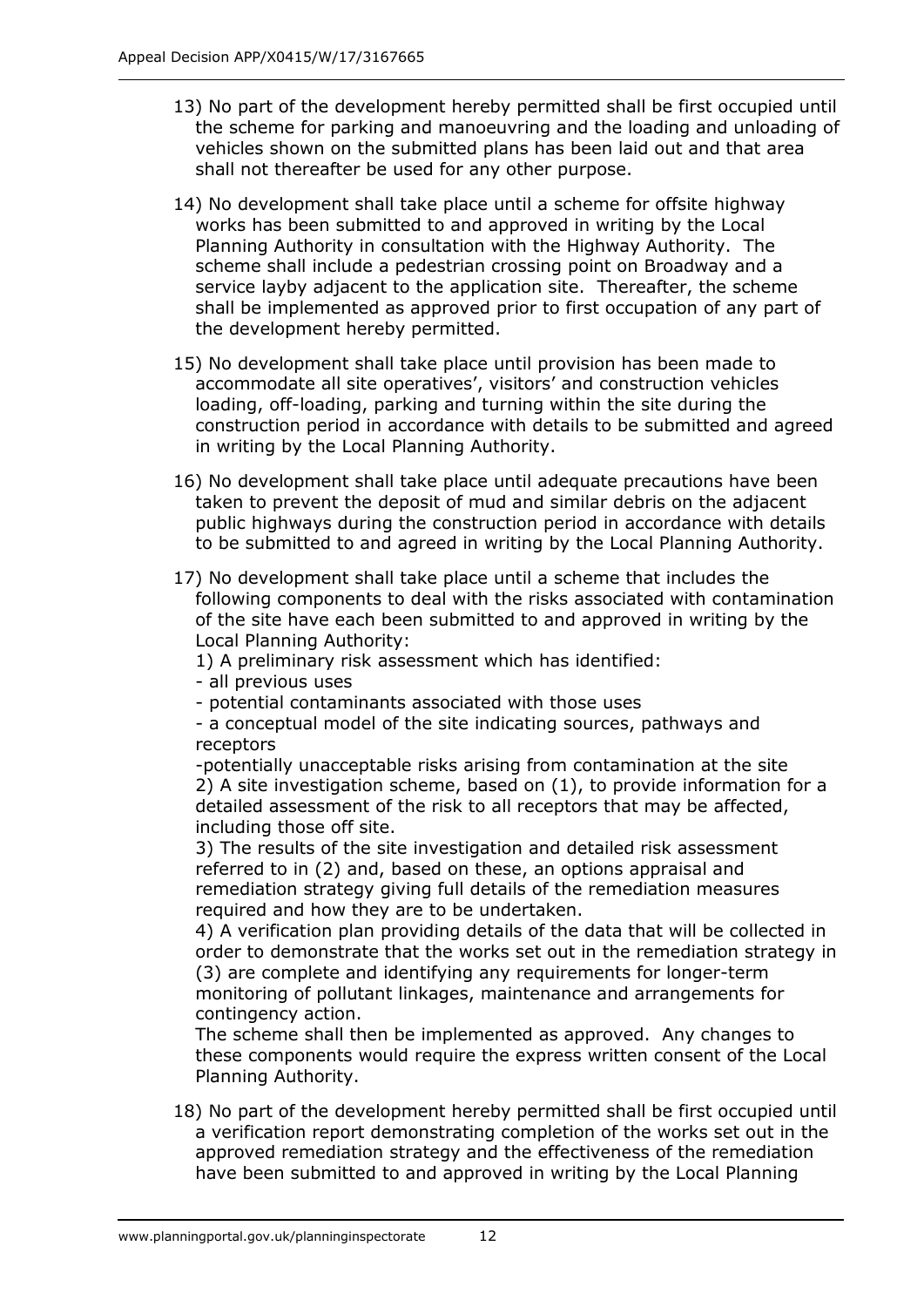Authority. The report shall include results of sampling and monitoring carried out in accordance with the approved verification plan to demonstrate that the site remediation criteria have been met. It shall also include any plan (a "long-term monitoring and maintenance plan") for longer-term monitoring of pollutant linkages, maintenance and arrangements for contingency action, as identified in the verification plan. The long-term monitoring and maintenance plan shall then be implemented as approved.

- 19) No development shall take place until a long-term monitoring and maintenance plan in respect of contamination including a timetable of monitoring and submission of reports to the Local Planning Authority has been submitted to and approved in writing by the Local Planning Authority. Reports as specified in the approved plan, including details of any necessary contingency action arising from the monitoring, shall then be submitted to and approved in writing by the Local Planning Authority. Any necessary contingency measures shall be carried out in accordance with the details in the approved reports. On completion of the monitoring specified in the plan a final report demonstrating that all long-term remediation works have been carried out and confirming that remedial targets have been achieved shall be submitted to and approved in writing by the Local Planning Authority.
- 20) If, during development, contamination not previously identified is found to be present at the site then no further development (unless otherwise agreed in writing with the Local Planning Authority) shall be carried out until the developer has submitted to and received approval in writing from the Local Planning Authority a remediation strategy detailing how this unsuspected contamination shall be dealt with. The remediation strategy shall then be implemented as approved.
- 21) No infiltration of surface water drainage into the ground at this site is permitted other than with the express written consent of the Local Planning Authority, which may be given for those parts of the site where it has been demonstrated that there is no resultant unacceptable risk to controlled waters. The development shall then be carried out in accordance with the approval details.
- 22) Piling or any other foundation designs using penetrative methods shall not be permitted other than with the express written consent of the Local Planning Authority, which may be given for those parts of the site where it has been demonstrated that there is no resultant unacceptable risk to groundwater. The development shall then be carried out in accordance with the approved details.
- 23) No development shall take place until details of the measures to provide at least 10% of the energy supply of the development from renewable or low-carbon energy sources, including details of physical works on site, have been submitted to and approved in writing by the Local Planning Authority. The renewable energy equipment shall then be installed in accordance with the approved details prior to the first occupation of any part of the development hereby permitted and shall thereafter remain operational at all times.